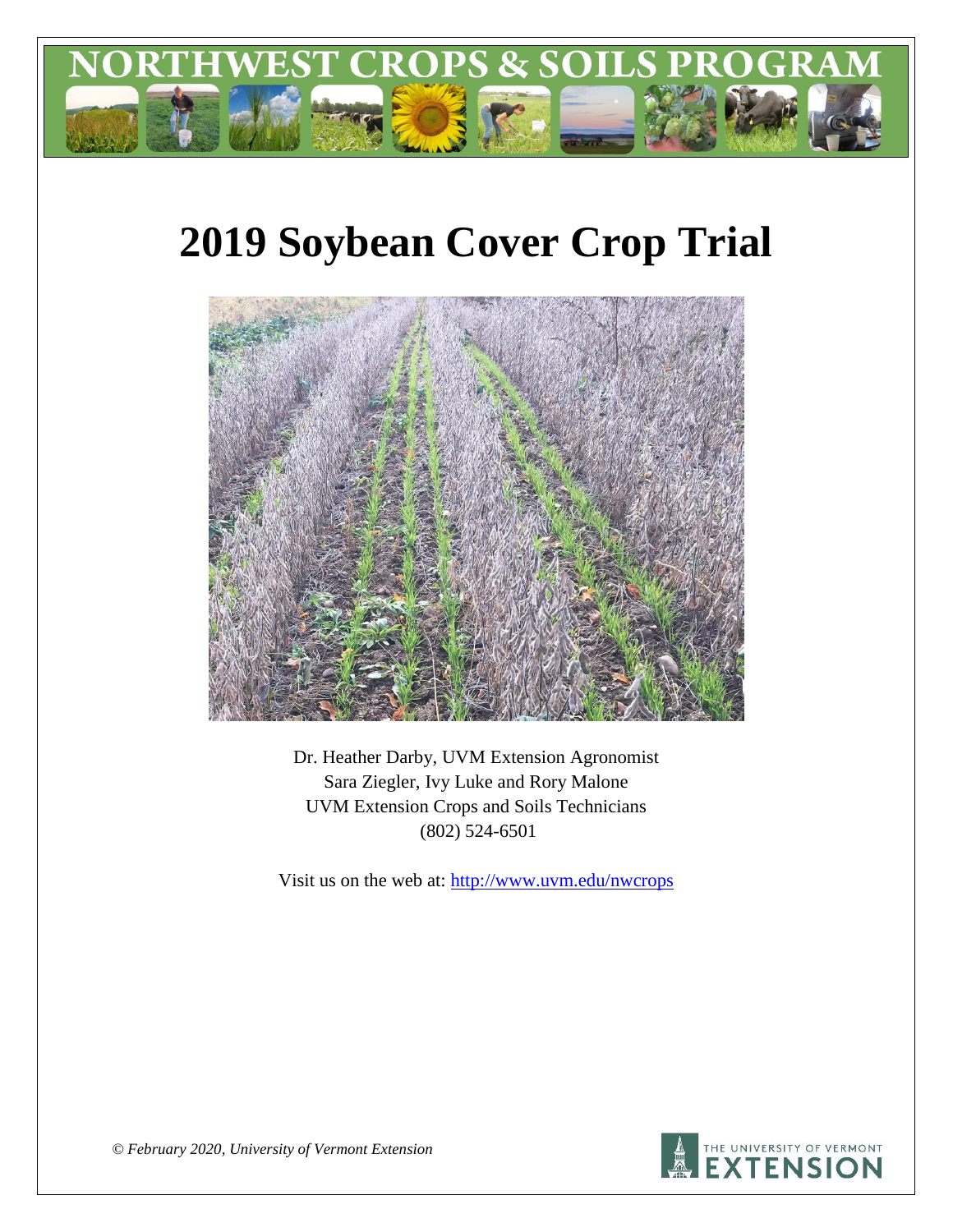#### **2019 SOYBEAN COVER CROP TRIAL Dr. Heather Darby, University of Vermont Extension [heather.darby\[at\]uvm.edu](mailto:heather.darby@uvm.edu?subject=2012%20Short%20Season%20Corn%20Report)**

In 2019, the University of Vermont Extension Northwest Crops and Soils Program investigated the impact of various cover crop mixtures on the subsequent soybean crop's yield and quality at Borderview Research Farm in Alburgh, VT. Soybeans are grown for human consumption, animal feed, and biodiesel and can be a useful rotational crop in corn silage and grass production systems. As cover cropping expands throughout Vermont, it is important to understand the potential benefits, consequences, and risks associated with growing cover crops in various cropping systems. In an effort to support the local soybean market and to gain a better understanding of cover cropping in soybean production systems, the University of Vermont Extension Northwest Crop and Soils (NWCS) Program, as part of a grant from the Eastern Soybean Board, conducted a trial in 2018-2019 to investigate the impacts on soybean yield and quality following annual cover crop mixtures with a soybean crop.

# **MATERIALS AND METHODS**

The trial was done at Borderview Research Farm, Alburgh, VT in the 2018-2019 season. The experimental design was a complete randomized block with four replications (Table 1). The treatments were 10 cover crop monocultures or mixtures planted on 24-Aug 2018. Treatments consisted of cover crops that would over winter and others that would be terminated by winter conditions. Cover crop treatments and seeding rates are listed in Table 2. Fall biomass samples were collected on 22-Oct 2018 from a 0.25m<sup>2</sup> area in each plot. Samples were weighed prior to and after drying to determine dry matter content and calculate yield. Cover crop biomass was measured again in the spring on 6-May 2019 prior to soybean planting. All cover crop treatments were terminated in the spring, just prior to soybean planting using a moldboard plow and disc harrow.

|                                     | <b>Borderview Research Farm-Alburgh, VT</b>                              |
|-------------------------------------|--------------------------------------------------------------------------|
| Soil types                          | Benson rocky silt loam 8-15% slope                                       |
| Previous crop                       | Soybeans                                                                 |
| Tillage operations                  | Moldboard plow and disc                                                  |
| Plot size (feet)                    | 5 x 20                                                                   |
| Row spacing (inches)                | 30                                                                       |
| Replicates                          | 4                                                                        |
| Starter fertilizer (lbs $ac^{-1}$ ) | 5 gal $\text{ac}^{-1}$ 9-18-9                                            |
|                                     | Cover crops: 24-Aug 2018                                                 |
| Planting dates                      | Soybeans: 23-May 2019                                                    |
| Weed control                        | 1 qt. ac <sup>-1</sup> Roundup PowerMAX <sup>®</sup> applied 27-May 2019 |
| Harvest date                        | 15-Oct 2019                                                              |

|  | Table 1. Trial management details, 2018-2019. |  |
|--|-----------------------------------------------|--|
|  |                                               |  |

On 23-May 2019, the soybeans were planted into the terminated cover crop treatments using a 4-row cone planter with John Deere row units fitted with Almaco seed distribution units (Nevada, IA) at 185,000 seeds ac<sup>-1</sup> with 5 gal ac<sup>-1</sup> starter fertilizer (9-18-9). The variety SG0975 (maturity group 0.9, Genuity® RoundUp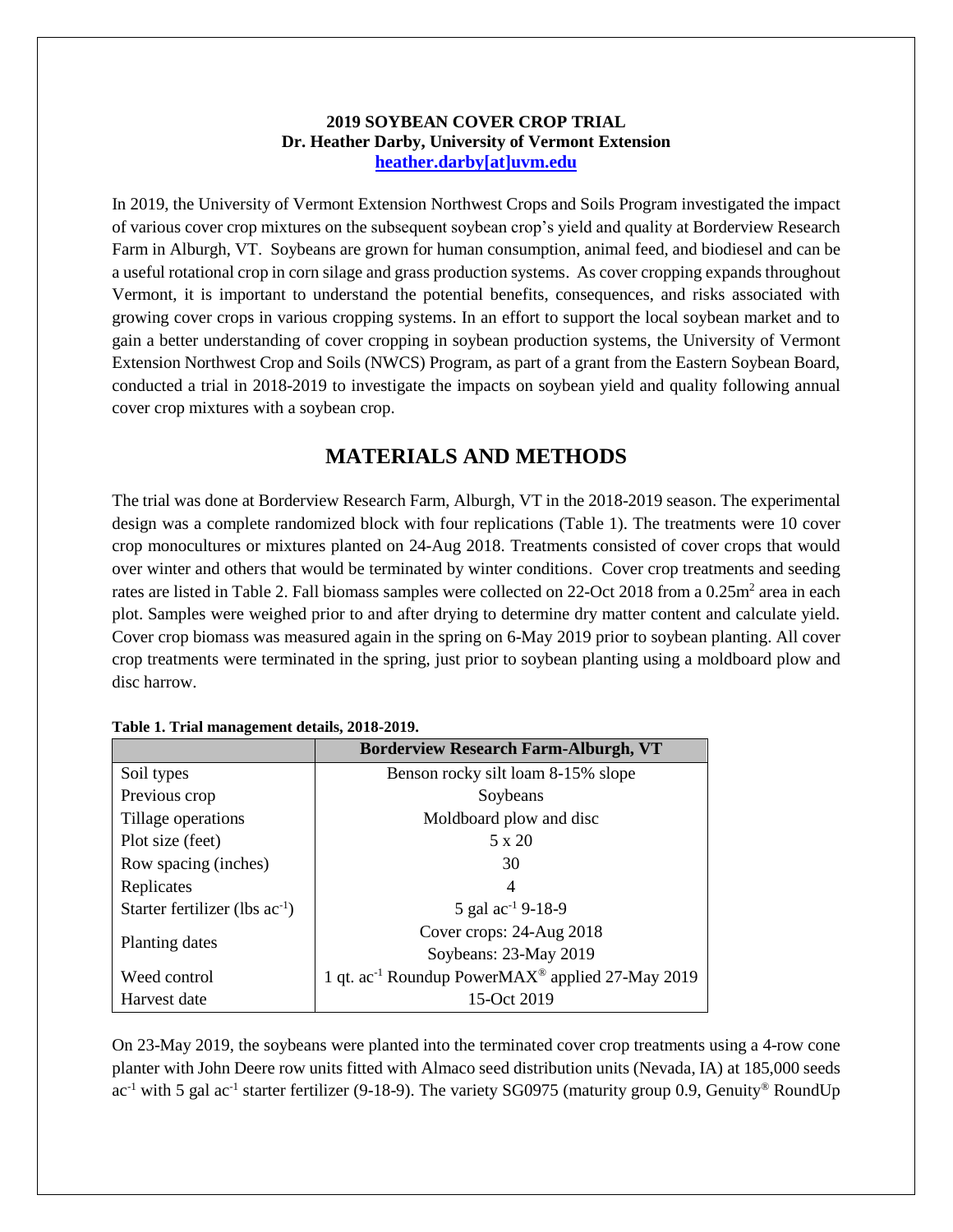Ready 2 Yield) soybean was obtained from Seedway, LLC (Hall, NY) for the trial. Soybeans were sprayed with Roundup PowerMAX<sup>®</sup> herbicide on 27-May to control weeds. On 15-Oct, the soybeans were harvested using an Almaco SPC50 small plot combine. Seed was cleaned with a small Clipper M2B cleaner (A.T. Ferrell, Bluffton, IN). They were then weighed for plot yield and tested for harvest moisture and test weight using a DICKEY-John Mini-GAC Plus moisture/test weight meter.

|                  |                 |                |                | <b>Seeding rate</b> |
|------------------|-----------------|----------------|----------------|---------------------|
| <b>Treatment</b> | <b>Species</b>  | <b>Variety</b> | Over-winters?  | lbs ac-1            |
|                  | Annual ryegrass | Centurion      |                | 15                  |
| AR/CC/DR         | Crimson clover  | Dixie          | N <sub>0</sub> | 8                   |
|                  | Daikon radish   | Eco-till       |                | $\overline{2}$      |
|                  | Oats            | Shelby         |                | 70                  |
| O/CC/DR          | Crimson clover  | Dixie          | N <sub>o</sub> | 15                  |
|                  | Daikon radish   | Eco-till       |                | 3                   |
|                  | Winter rye      | unknown        |                | 50                  |
| WR/RC/DR         | Red clover      | Medium         | Yes            | 12                  |
|                  | Daikon radish   | Eco-till       |                | 3                   |
| WR/HV            | Winter rye      | unknown        | Yes            | 50                  |
|                  | Hairy vetch     | unknown        |                | 20                  |
| <b>WR</b>        | Winter rye      | unknown        | Yes            | 75                  |
| AR               | Annual ryegrass | Centurion      | N <sub>o</sub> | 25                  |
| DR               | Daikon radish   | Eco-till       | N <sub>o</sub> | 6                   |
| CC               | Crimson clover  | Dixie          | N <sub>o</sub> | 15                  |
| RC               | Red clover      | Medium         | N <sub>o</sub> | 15                  |
| NC               | No cover        |                | N <sub>o</sub> | N/A                 |

| Table 2. Annual cover crop mixture treatments grown in 2018 prior to soybeans in 2019. |  |  |  |  |
|----------------------------------------------------------------------------------------|--|--|--|--|
|----------------------------------------------------------------------------------------|--|--|--|--|

Yield data and stand characteristics were analyzed using mixed model analysis using the mixed procedure of SAS (SAS Institute, 1999). Replications within trials were treated as random effects, and treatments were treated as fixed. Treatment mean comparisons were made using the Least Significant Difference (LSD) procedure when the F-test was considered significant ( $p<0.10$ ).

Variations in yield and quality can occur because of variations in genetics, soil, weather, and other growing conditions. Statistical analysis makes it possible to determine whether a difference among treatments is real or whether it might have occurred due to other variations in the field. At the bottom of each table a LSD value is presented for each variable (i.e. yield). Least Significant Differences (LSDs) at the 0.10 level of significance are shown. Where the difference between two treatments within a column is equal to or greater than the LSD value at the bottom of the column, you can be sure that for 9 out of 10 times, there is a real difference between the two treatments.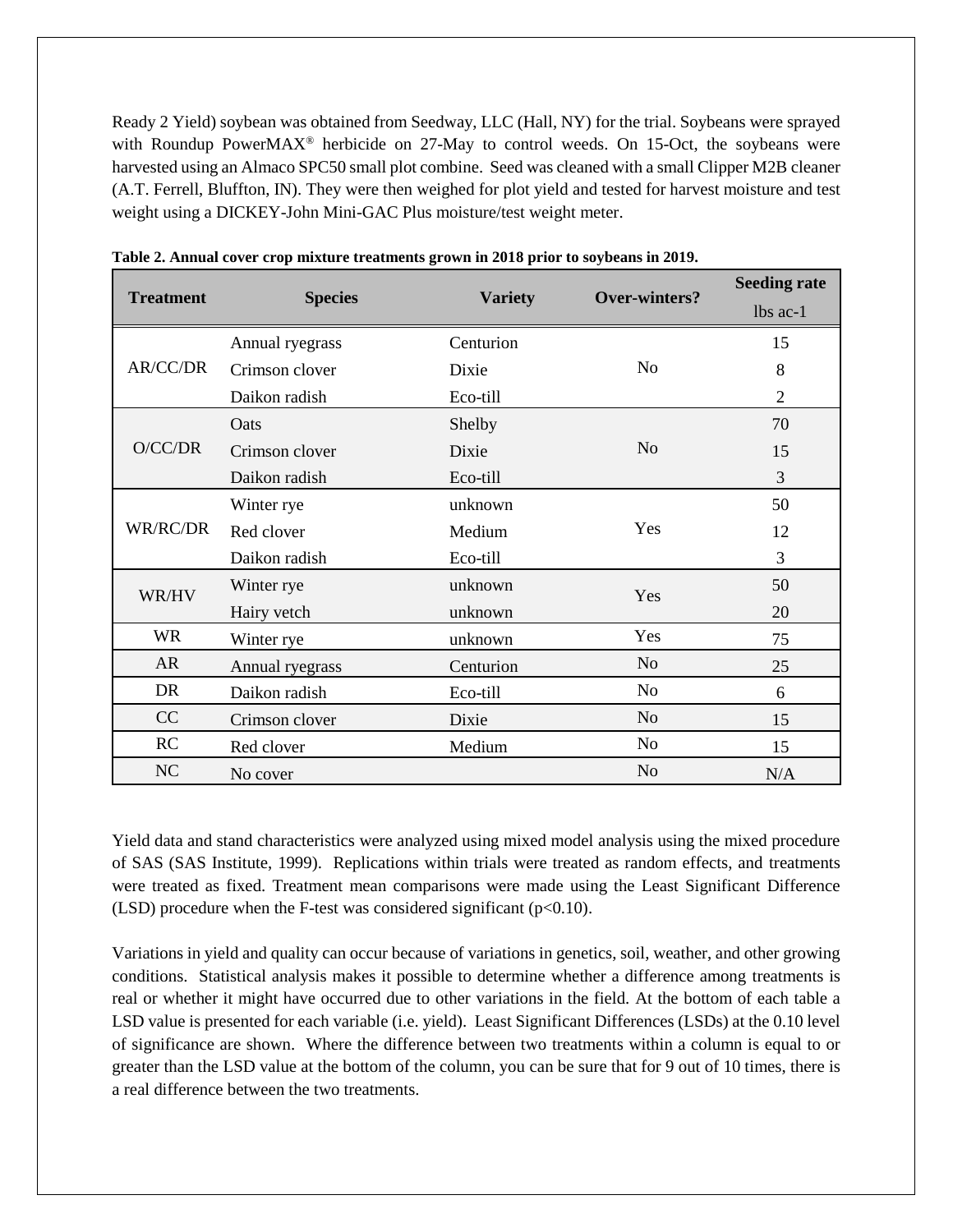In this example, treatment C is significantly different from treatment A but not from treatment B. The

difference between C and B is equal to 1.5, which is less than the LSD value of 2.0. This means that these treatments did not differ in yield. The difference between C and A is equal to 3.0, which is greater than the LSD value of 2.0. This means that the yields of these treatments were significantly different from one another.

| <b>Treatment</b> | Yield  |
|------------------|--------|
| A                | 6.0    |
| B                | $7.5*$ |
| C                | $9.0*$ |
| LSD.             | 2.0    |

## **RESULTS**

Weather data was recorded with a Davis Instrument Vantage Pro2 weather station, equipped with a WeatherLink data logger at Borderview Research Farm in Alburgh, VT (Table 3). Overall, the season began cooler and wetter than normal but became hot and dry in the middle of the summer. The month of July brought above normal temperatures and little rainfall. The longest period without rainfall in July lasted 12 days. This dry period, which occurred around the time of pod formation, may have negatively impacted soybean plant growth and productivity. However, these warm conditions were welcomed and provided the crop with crucial Growing Degree Days (GDDs) needed to reach maturity. The season had a total of 2400 GDDs accumulated May-Oct, 78 GDDs below normal.

| $\bullet$<br>Alburgh, VT            | <b>May</b> | June    | <b>July</b> | <b>August</b> | <b>September</b> | <b>October</b> |
|-------------------------------------|------------|---------|-------------|---------------|------------------|----------------|
| Average temperature $({}^{\circ}F)$ | 53.3       | 64.3    | 73.5        | 68.3          | 60.0             | 50.4           |
| Departure from normal               | $-3.11$    | $-1.46$ | 2.87        | $-0.51$       | $-0.62$          | 2.22           |
|                                     |            |         |             |               |                  |                |
| Precipitation (inches)              | 4.90       | 3.06    | 2.34        | 3.50          | 3.87             | 6.32           |
| Departure from normal               | 1.45       | $-0.63$ | $-1.81$     | $-0.41$       | 0.23             | 2.72           |
|                                     |            |         |             |               |                  |                |
| Growing Degree Days (base 50°F)     | 189        | 446     | 716         | 568           | 335              | 146            |
| Departure from normal               | $-103$     | $-36$   | 86          | $-14$         | $-25$            | 14             |

**Table 3. Weather data for Alburgh, VT, 2019.**

Based on weather data from a Davis Instruments Vantage Pro2 with WeatherLink data logger. Historical averages are for 30 years of NOAA data (1981-2010) from Burlington, VT.

Cover crop treatments WR/RC/DR, O/CC/DR, and DR produced statistically similar quantities of fall biomass (Table 4). As many of the treatments consisted of species that do not overwinter, only three mixtures had a measurable spring biomass. Cover crop treatments of WR/RC/DR, WR/HV, and WR collectively produced just under 2 tons ac<sup>-1</sup>. None of the top treatments in the fall were top yielding in the following spring. The WR treatment had the highest spring dry matter yield with 1595 lbs ac<sup>-1</sup> and the WR/HV treatment was statistically similar with 1536 lbs ac<sup>-1</sup>. The WR/RC/DR had a dry matter yield about two times lower than the top yielding variety in the spring. Soybean yield and test weight did not differ significantly by the preceding cover crop treatments. Yields averaged 4580 lbs ac<sup>-1</sup> or 76.3 bu ac<sup>-1</sup> and test weight averaged 56.4 lbs bu<sup>-1</sup>. The test weights were consistent with the averages observed in our other soybean trials in 2019, while the average soybean yield in this trial was higher than in other soybean trials from this season.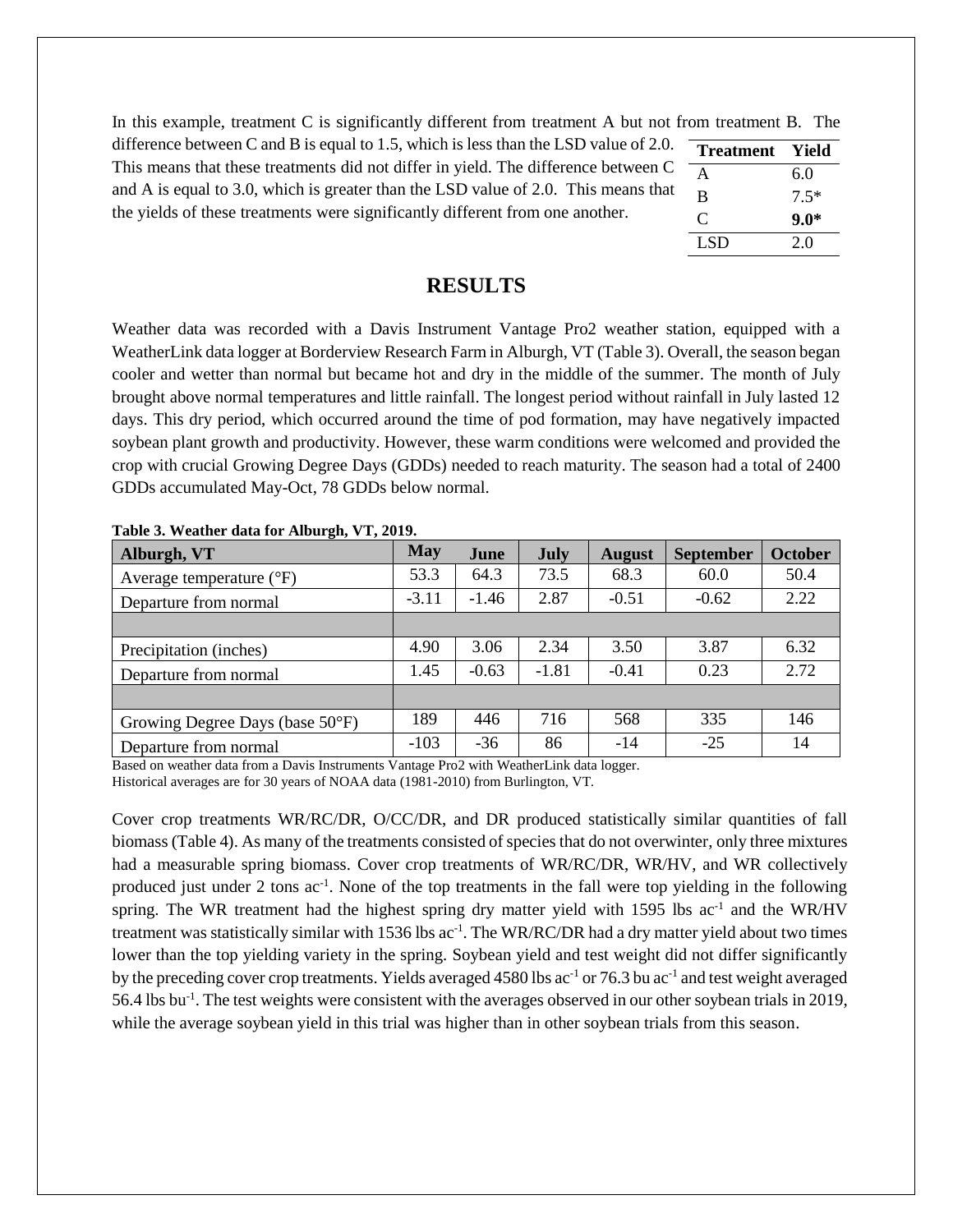|                             |                | Fall 2018            | Spring $2019$          | Soybean harvest 2019   |              |  |                        |
|-----------------------------|----------------|----------------------|------------------------|------------------------|--------------|--|------------------------|
| Cover crop<br>treatment     | Overwinters    | Dry matter yield     |                        | Yield at 13% moisture  |              |  | Test weight            |
|                             |                |                      | $lbs$ ac <sup>-1</sup> | $lbs$ ac <sup>-1</sup> | bu $ac^{-1}$ |  | $lbs$ bu <sup>-1</sup> |
| AR/CC/DR                    | N <sub>o</sub> | 1318 bcd             | 0 <sup>c</sup>         | 5350                   | 89.2         |  | 56.1                   |
| O/CC/DR                     | N <sub>0</sub> | $2039$ <sup>ab</sup> | 0 <sup>c</sup>         | 4192                   | 69.9         |  | 55.7                   |
| WR/RC/DR                    | Yes            | $2430^{\rm a}$       | 771 <sup>b</sup>       | 4650                   | 77.5         |  | 55.9                   |
| WR/HV                       | Yes            | $1390 \text{ bc}$    | 1536 <sup>a</sup>      | 4182                   | 69.7         |  | 57.0                   |
| <b>WR</b>                   | Yes            | $1315$ bcd           | $1595^{\rm a}$         | 4422                   | 73.7         |  | 56.0                   |
| <b>AR</b>                   | N <sub>o</sub> | $626$ $cd$           | 0 <sup>c</sup>         | 4307                   | 71.8         |  | 56.7                   |
| DR.                         | No.            | $2296^{\rm a}$       | 0 <sup>c</sup>         | 4506                   | 75.1         |  | 56.6                   |
| CC                          | N <sub>o</sub> | $655$ cd             | 0 <sup>c</sup>         | 4451                   | 74.2         |  | 56.7                   |
| RC                          | Yes            | $545$ <sup>d</sup>   | 0 <sup>c</sup>         | 4098                   | 68.3         |  | 56.5                   |
| NC                          | No.            | $617$ cd             | 0 <sup>c</sup>         | 5640                   | 94.0         |  | 56.9                   |
| LSD $(p = 0.10)$ $\ddagger$ | N/A            | 826                  | 243                    | <b>NS¥</b>             | <b>NS¥</b>   |  | <b>NS¥</b>             |
| Trial mean                  | N/A            | 1323                 | 390                    | 4580                   | 76.3         |  | 56.4                   |

**Table 4. Cover crop and soybean harvest characteristics, 2018-2019.**

†Within a column treatments marked with the same letter were statistically similar (p=0.10). Top performers are in **bold.** 

**‡**LSD – Least significant difference at p=0.10.

**¥**NS – No significant difference between treatments.

N/A – No statistical analysis run on this parameter.

In 2017, we saw a significant decrease in soybean yields when following an overwintering cover crop. In 2018, while there was a decrease in soybean yields following an overwintering cover crop, it was not significantly different than the yield of soybeans planted following a winter-killed cover crop. This year, the trend was similar to that of the previous year (Table 5). Soils were analyzed for nitrate  $(NO<sub>3</sub>)$  content four times between the planting and harvesting of soybeans in 2019 (Table 6, Figure 1). Cover crops were terminated in late May, and soybeans were planted on 23-May. At this time, there were no significant differences in soil nitrate levels between overwinter and winterkilled plots. By early June, soil nitrate levels in the overwinter plots start to exceed that of the winterkill plots. This trend holds through the middle of July. This suggests that the nitrogen in the living cover crop material that was incorporated into the soil prior to planting soybeans was mineralized in mid-July. The extra nitrogen released from the overwintered cover crops did not appear to impact soybean yield. It is important to recognize that starter fertilizer was applied at planting to all soybean plots. A greater impact may have been seen, had starter not been used. We plan to continue to investigate nitrogen cycling in these cover crop treatments and its potential impacts on subsequent soybean productivity.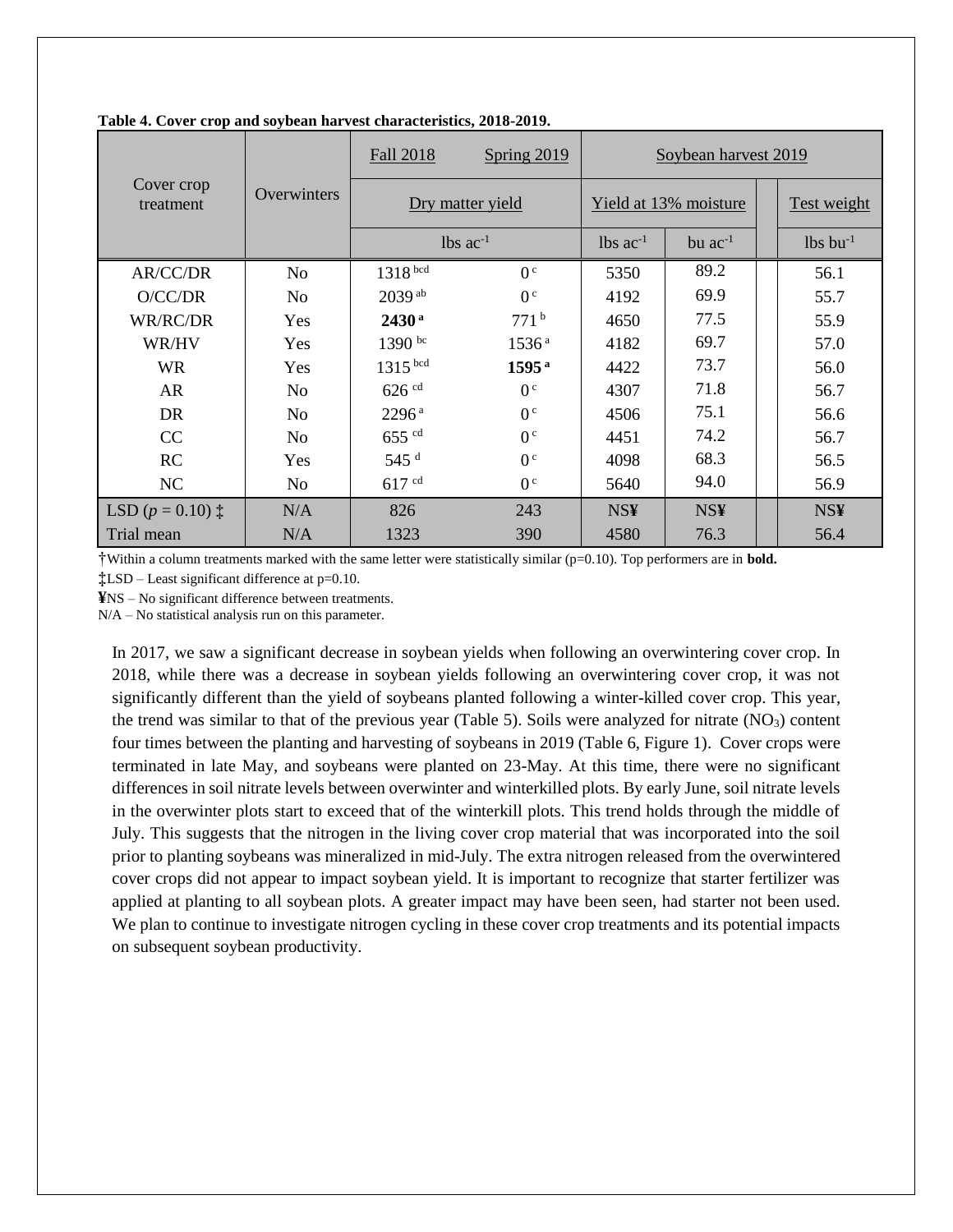| Table 5. Soybean yield by cover crop type. |  |  |  |  |
|--------------------------------------------|--|--|--|--|
|--------------------------------------------|--|--|--|--|

| Overwinter     | Soybean yield (bu $ac^{-1}$ ) |                 |           |  |  |
|----------------|-------------------------------|-----------------|-----------|--|--|
|                | 2017<br>2018                  |                 | 2019      |  |  |
| Yes            | 60.4                          | 61.1            | 72.3      |  |  |
| No             | 67.9                          | 63.9            | 79.0      |  |  |
| <i>p</i> value | 0.007                         | NS <sup>Y</sup> | <b>NS</b> |  |  |
| Trial mean     | 64.2                          | 62.6            | 76.3      |  |  |

The top performers are in **bold.**

¥ NS – No significant difference between treatments.

|                 | Soil $NO3$ (ppm)   |                    |                    |                    |  |  |
|-----------------|--------------------|--------------------|--------------------|--------------------|--|--|
| Cover crop type | Late May           | Early June         | Mid-Late June      | Early-Mid July     |  |  |
| Winterkill      | 14.14 <sup>a</sup> | 18.13 <sup>b</sup> | 30.80 <sup>b</sup> | 31.36 <sup>b</sup> |  |  |
| Overwinter      | 13.05 <sup>a</sup> | 30.43 <sup>a</sup> | 45.77 <sup>a</sup> | 43.38 <sup>a</sup> |  |  |
| $p$ value       | 0.57               | < 0.01             | 0.01               | < 0.01             |  |  |
| Trial mean      | 13.70              | 23.05              | 36.79              | 36.17              |  |  |

†Within a column treatments marked with the same letter were statistically similar. The top performers are in **bold.**



**Figure 1. Soil NO<sup>3</sup> content by cover crop treatment type, 2019.**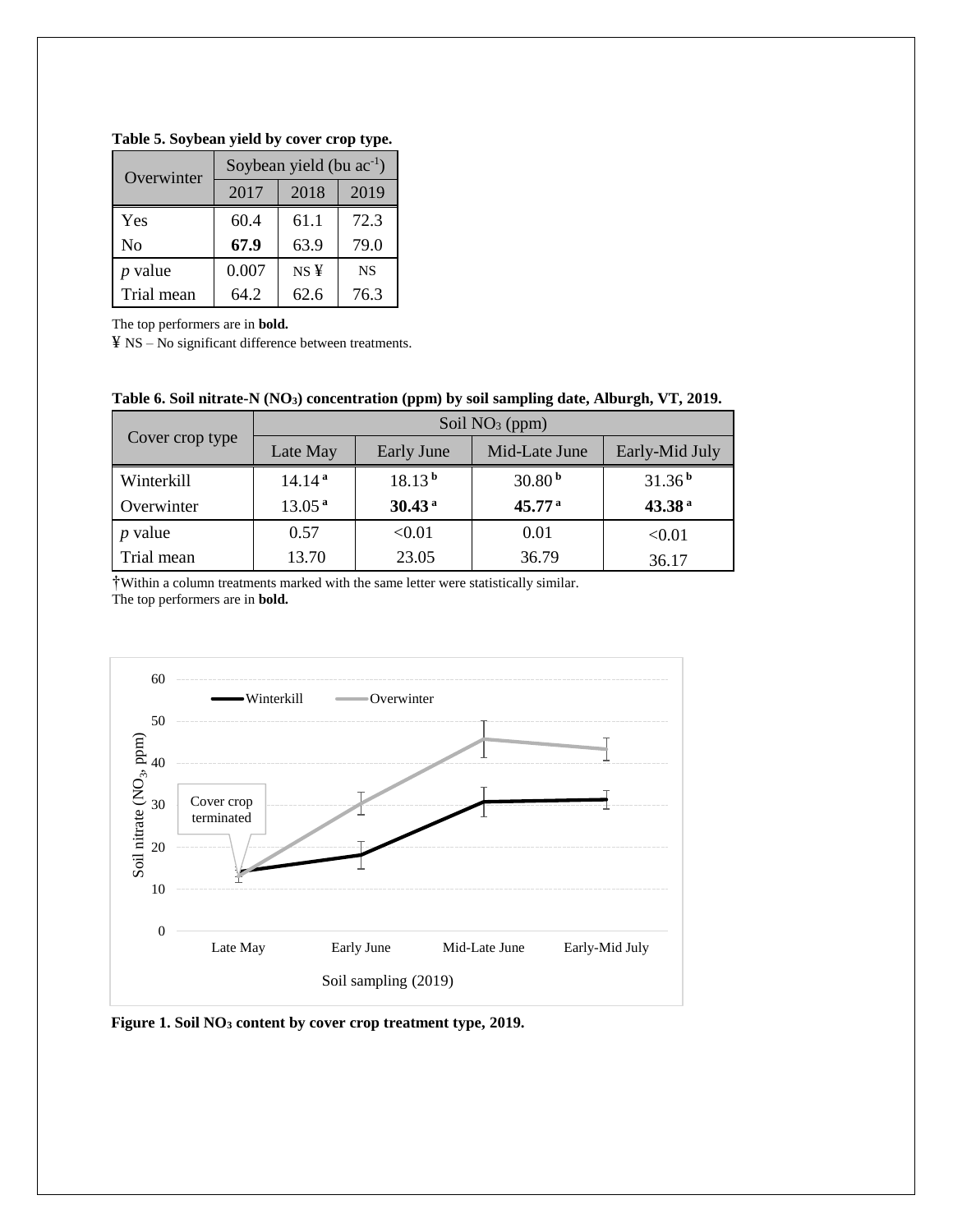#### **DISCUSSION**

In 2019, soybean establishment and ultimate yields were not significantly impacted by previous cover crop treatments (Figure 2). Soybean yields were similar in overwinter plots to plots that had winterkilled cover crops. These data suggest that soybeans can successfully follow high yielding cover crop mixtures without experiencing yield depressions. A similar result was seen in 2018, but in 2017, there was a significant decrease in soybean yields following an overwintering cover crop. As a result, we will continue to investigate cover cropping practices in soybeans in this region to gain a better understanding of successful cover cropping practices and their impacts on soybean performance.

### **ACKNOWLEDGEMENTS**

UVM Extension Northwest Crops and Soils Program would like to thank Eastern Soybean Region Board for the funding for this trial. We would also like to thank Roger Rainville and the staff at Borderview Research Farm for their generous help with this research trial. We would like to acknowledge John Bruce, Catherine Davidson, Hillary Emick, Haley Jean, Shannon Meyler, and Lindsey Ruhl for their assistance with data collection and entry. We would also like to thank the seed companies for their seed and cooperation in this study. The information is presented with the understanding that no product discrimination is intended and no endorsement of any product mentioned or criticism of unnamed products is implied.

*UVM Extension helps individuals and communities put researchbased knowledge to work.*



Issued in furtherance of Cooperative Extension work, Acts of May 8 and June 30, 1914, in cooperation with the United States Department of Agriculture. University of Vermont Extension, Burlington, Vermont. University of Vermont Extension, and U.S. Department of Agriculture, cooperating, offer education and employment to everyone without regard to race, color, national origin, gender, religion, age, disability, political beliefs, sexual orientation, and marital or familial status.